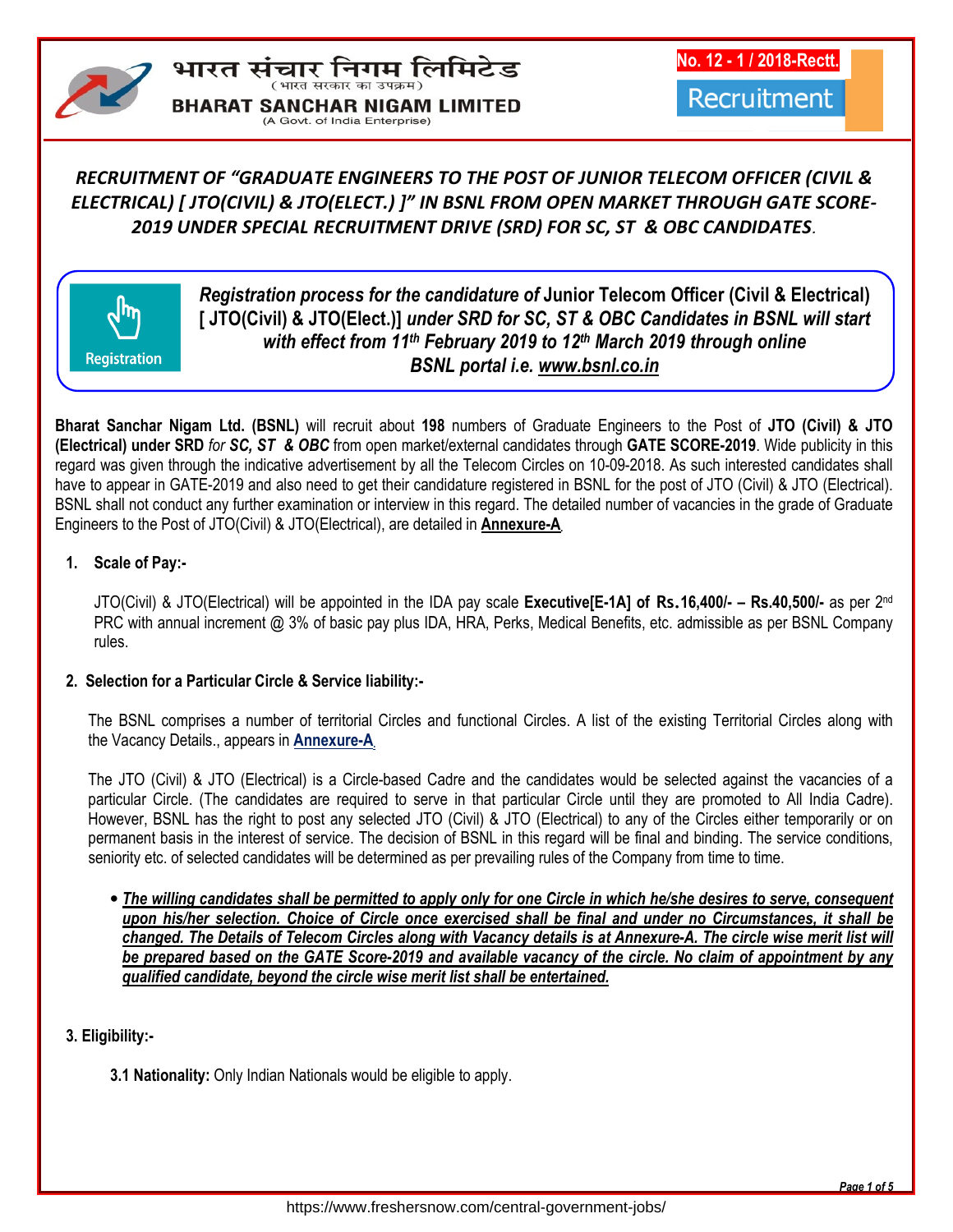### **3.2 Educational Qualifications:**

• Applicant must possess the educational qualifications: **BE/BTech. or equivalent in Civil Engineering for JTO(Civil) & in Electrical Engineering for JTO(Electrical)** from a recognized Institution/University AND are required to appear in GATE exam 2019, opting one paper from selected two disciplines of **GATE paper codes i.e. Electrical(EE) & Civil(CE)** (details are available at **www.gate.iitm.ac.in**).

# **3.3 GATE Registration ID** :

All the willing candidates must have a **GATE Registration ID (13 digits)** for applying for **DR-JTO(Civil) & DR-JTO(Electrical)** online Registration.

#### **4. Age:-**

Candidate shall not be **below 18 years and not exceed 30 years as on the last date of receipt** of Online applications from the candidates. However, **the age is relaxable** as per the standing instructions of Government of India for the following categories:-

- i. Upto five (5) years for SC/ST candidates
- ii. Upto three (3) years for OBC candidates
- iii. Upto fifteen (15) years for SC/ST-PWD candidates
- iv. Upto thirteen(13) years for OBC-PWD candidates
- v. Upto five (5) years for BSNL employees
- vi. Ex-Servicemen will get the benefit of age relaxation as per Central Govt. Rules.
- vii. For residents of J & K, relaxation shall be in accordance with DoP & T's notification No. 15012/7/1991-Estt.(D) dated 07-12-2007, pertaining to "Residents of State of Jammu & Kashmir (Relaxation of upper age limit for recruitment to Central Civil Services & Posts) Rules-1997".

PH candidates would have to submit a Disability Certificate issued by a Competent Authority. The format of the same will be uploaded subsequently.

- **5. Disqualifications:** No person shall be eligible for appointment:
	- (i) Who has entered into or contracted a marriage with a person having a spouse living, or
	- (ii) Who, having a spouse living, has entered into or contracted marriage with any person;

# **6. Mode of selection:**

The mode of selection is through **GATE SCORE-2019 which has to be conducted by IIT Madras, Chennai in the month of February 2019.**

# **7. Process of Selection:**

- First of all, the interested candidates must possess the educational qualification **BE/BTech. or equivalent in Civil Engineering for JTO(Civil) & in Electrical Engineering for JTO(Electrical)** from a recognized Institution/University AND are required to appear in GATE exam 2019, opting one paper from selected two disciplines of GATE **paper codes i.e. Electrical(EE) & Civil(CE)** (details are available at www.gate.iitm.ac.in).
- Secondly, the interested candidates shall have to register themselves further with **GATE Registration ID (13 digits) with GATE paper codes i.e. Electrical (EE) & Civil (CE) through www.bsnl.co.in.**
- During the registration with BSNL, *candidates shall have to choose a particular circle, where he/she would serve in case of appointment in BSNL.*
- •**Multiple Circle registration is not allowed, if same is found at any stage, his/her candidature will be rejected and shall be dealt in accordance with admissible BSNL rules**.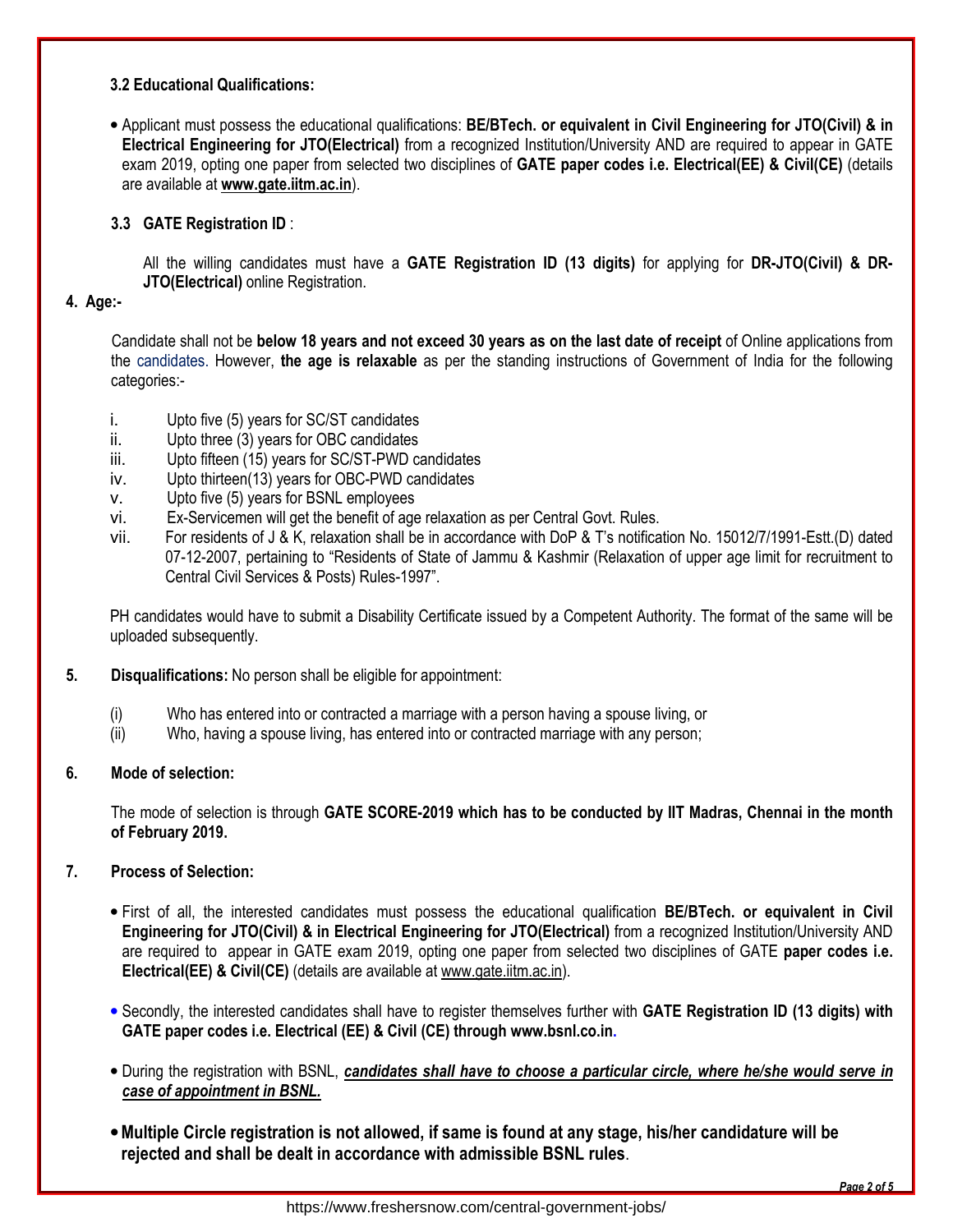- Accordingly, on declaration of GATE-2019 result, the circle wise merit list will be prepared based on the GATE Score-2019 and available vacancy of the circle.
- BSNL shall not conduct any further Examination/interview etc. for the selection of the candidates for the recruitment of Direct JTO (Civil) & JTO (*Electrical*) in BSNL.
- The appearance of the name in BSNL's merit-list does/will not confer any right on the candidate for employment. A final call/appointment letter will be issued to the candidate after completion of all other formalities.
- BSNL reserves the right to change the number of vacancies of JTO (Civil) & JTO (Electrical) as per Company requirement.

### **8. Bond and Training**

- (i) The candidates selected shall execute a Bond in the format as specified by the Company to serve in BSNL for a period of **five years** from the date of their appointment as JTO(Civil) & JTO(Electrical) or a period as specified by BSNL for the post from time to time.
- (ii) The candidates selected shall have to successfully undergo training as per the training plan laid down by the Company BEFORE their appointment as JTO (Civil) & JTO (Electrical).
- (iii) During the period of training, the Direct Recruited JTO (Civil) & JTO (Electrical) will be entitled to Stipend (Training Allowances) as decided by the BSNL from time to time.

### **9. Online Application/Registration and Fee for examination:**

**This application/registration is required towards the candidature for the post of JTO (Civil) & JTO (Electrical) in BSNL through GATE 2019 Score.** 

Candidates applying for **JTO(Civil) & JTO(Electrical)** posts are required to apply online for which link shall be provided through BSNL web site **www.bsnl.co.in**. The applications will be considered only through the online registration process which is to **commence from 11-02-2019 and will be closed on 12-03-2019**. Therefore, candidates are advised to visit our web site **(www.bsnl.co.in)** for any updates regarding recruitment. All candidates applying for **JTO (Civil) & JTO (Electrical)** posts are required to read all the instructions provided on website **www.bsnl.co.in** before filling the online application form.

#### **10. Fee for online Registration in www.bsnl.co.in :**

The online registration shall commence from **11-02-2019** and shall close on **12-03-2019**. The prescribed examination fee of **Rs.1000/- (Rupees One Thousand only)** for **OBC** candidates and of **Rs.500**/- **(Rupees Five Hundred only)** for **SC/ST** candidates shall be paid through online mode i.e. **Internet Banking, Credit Card, Debit Card only**.

**The amount of the fee shall not be accepted in any other form. Fee once paid shall NOT be refunded under any circumstances nor can be held in reserve for any other examination or selection or otherwise**. BSNL shall not be responsible for multiple registrations by any candidate. In case of multiple registration, the candidature of the candidate will be cancelled for all the registrations.

#### **11. Closing date for receipt of Online Registration Forms**

- (i) Registration forms complete in every respect must be submitted Online on or before **12-03-2019**. Candidates are advised to complete their registration process well before the last date to avoid last minute rush or because of any inadvertent possibility of inability/failure/technical snag while logging in to the website of BSNL **www.bsnl.co.in** on account of heavy load on the internet or website jam during last days . BSNL shall not accept any responsibility for the candidates for not being able to submit their application within the last day on account of aforesaid reasons or any other reasons.
- *Page 3 of 5* (ii) Registration process will not be allowed after last date and all incomplete registrations will be treated as rejected.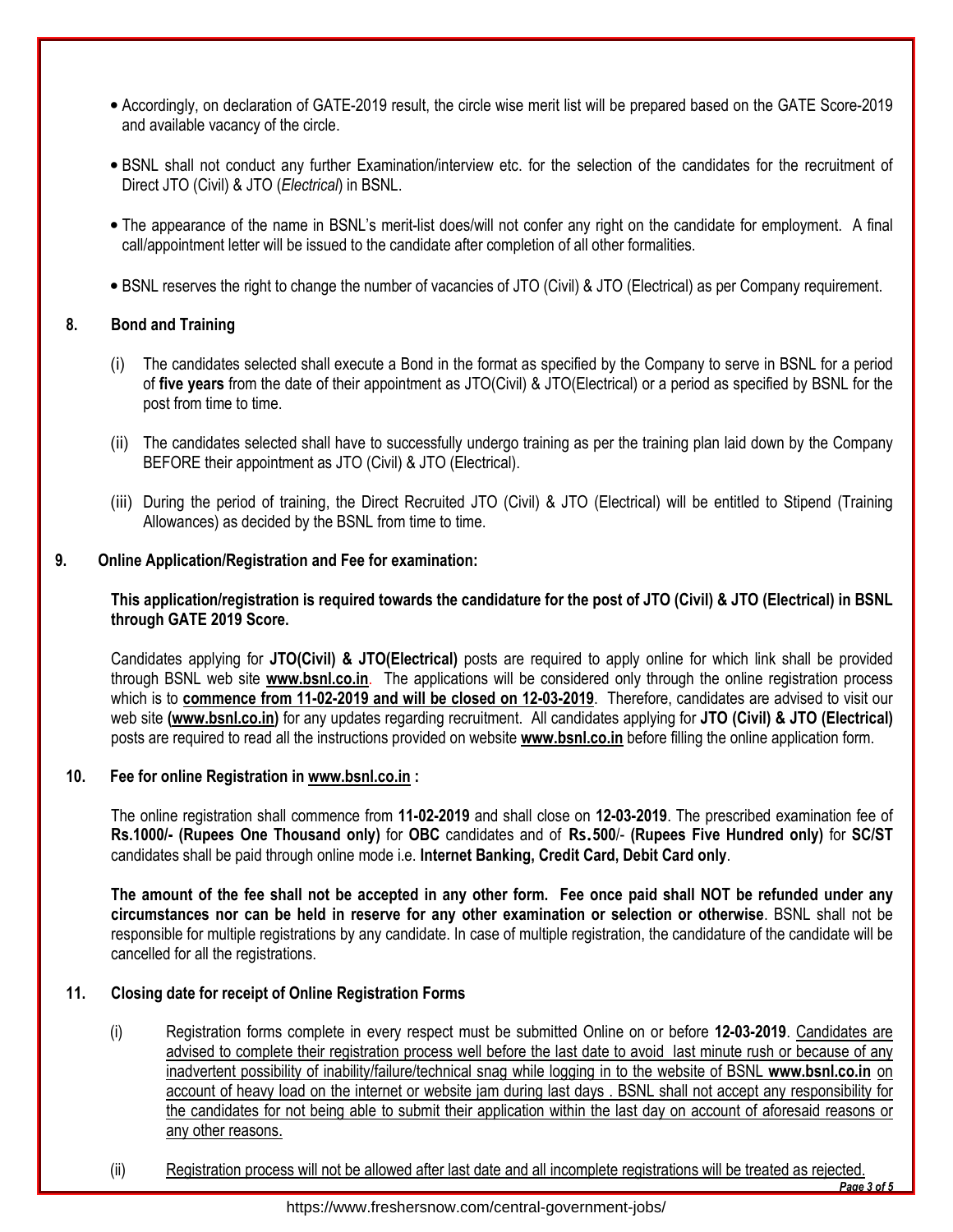- iii) The candidature for the post of **JTO(Civil) & JTO(Electrical)** shall be considered on the basis of the information furnished by the candidates in the registration form. All are, therefore, advised to ensure to fulfill all the eligibility conditions before applying. In case it is found at a later stage that the information furnished by an applicant is false/misleading or an applicant does not fulfill any of the eligibility conditions, the candidature of such applicants would be cancelled and no correspondence in this regard would be entertained. Candidature Registration in BSNL will NOT confer any right for any appointment. Appointment will be solely subject to fulfillment of all eligibility conditions.
- iv) No request for withdrawal of candidature received from a candidate will be entertained under any circumstances. Any dispute in regard to the recruitment will be subject to the Courts/Tribunals having jurisdiction at New Delhi.

# **12. BSNL reserves the right to modify/amend any of the terms & conditions of this recruitment at any point of time.**

**13. Disqualification :** Violation of any of the instructions at any stage will make the candidate liable for disqualification of the candidature without assigning ay reason thereof.

### **NOTE :**

- 1. Candidates in their interest are advised to refer to the **BSNL website (www.bsnl.co.in)** from time to time for any further instruction/information.
- 2.For any query, the applicant may contact 011-23710284/23352491; BSNL Corporate Office, New Delhi during office hours.

(Rajiv Rajvanshi) **Asstt. General Manager (Rectt.-II) BSNL CO. New Delhi.** 

*Page 4 of 5*